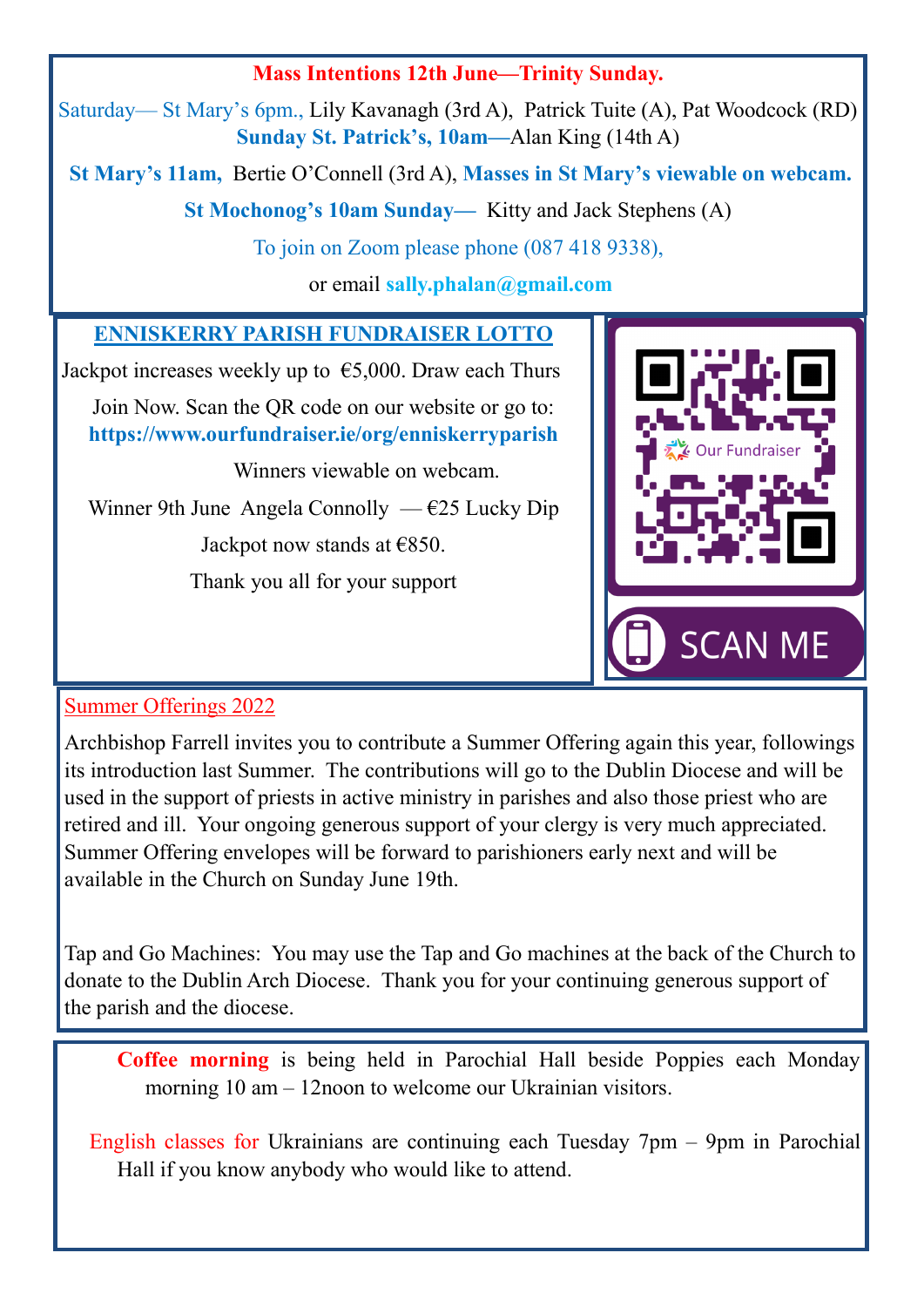#### **Curtlestown Cemetery Maintenance**

The cutting of the grass in Curtlestown Cemetery will continue on Wednesday, from 7:00 pm to 8:30 pm. The volunteers in recent years have been mostly in their 70's and older could you please encourage some younger family members to help them. Thanking you, in anticipation.

#### **2022 Pilgrimage to Lourdes—from 7th September for 5 nights.**

This year Enniskerry & Kilmacanogue are joining with Bray, Greystones, and Kilquade Pastoral Area.

Cost— $\epsilon$ 789 per person sharing.

More Information on posters in Church Porch or from Sadie O'Connell on 087 695 5154

#### Building Hope—Parish Gathering Monday next June 13th 7.30-9.00pm St. Mary's Church

Following the publication of the report of the Diocesan Building Hope Task Force last year, the Building hope initiative now invites all parishioners to a period of reflection and dialogue about the future and renewal of the Parish. We are now embarking on a crucial process for the Parish and for all parishes in the Archdiocese of Dublin.

There is no doubt that, due to the rapidly decreasing number of priests in the diocese, radical changes in the structure of parishes are imminent and so there is some urgency about engaging in this process at this time. The Building Hope initiative invites all parishioners to participate in determining the renewal and the continued strong presence of this Parish Community into the future.

In the words of Archbishop Farrell, "Now is the time to look to the future, to discern and make decisions together das to how we in the Archdiocese of Dublin can shape our future in the light of the Gospel." It is not a time for worry of concern. It is a time for opportunity and, most of all, a time for hope. Each one of us has the breath and the guidance of the Holy Spirit, given to us at Baptism. The Holy Spirit will lead us together to a new response to the pastor l situation in which we find ourselves.

The Parish Pastoral Council urges each one of you to support this initiative and to have your say by coming to the Catherine. You can find more information about Building Hope on the notice boards at the back of the Church and also on the Dublin Diocesan website at https:dublindiocese.ie/category/building-hope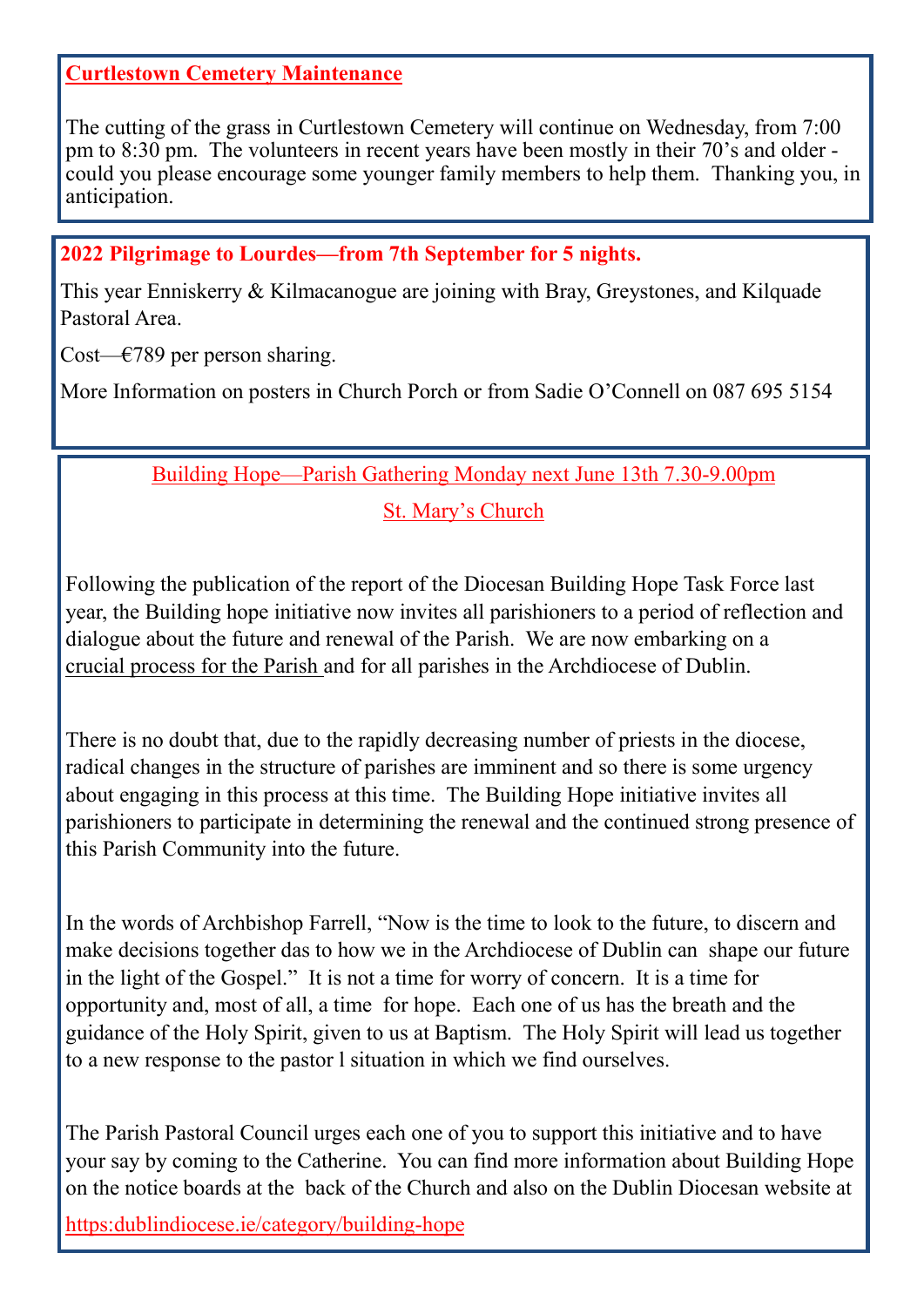

# **5 EVENT PROGRAMME 2022**

### **Opening Event: Morning Prayer**

Tuesday 7<sup>th</sup> June at 10.00am

Venue: Tallaght University Hospital led by Fr John Kelly & Chaplaincy Team

### **Every Tribe & Tongue**

Celebrating the diversity of Christian expression throughout Ireland. Wednesday 8<sup>th</sup> June from 7.30pm - 9.00pm

Presented by Rev Philip McKinley

### Symposium

Topic: Listen to the Word Thursday 9th June 2022 from 2.00 - 5.00pm

Chairperson: Fr. Kieran O'Mahony OSA Presented by: Bishop Michael Burrows, Seán Goan, Lorna Gold

### **Thinking Allowed**

What is my personal vision of a New Pentecost? Thursday 9th June 2022 from 7.30 - 9.00pm

Chairperson: Pat Coyle Presenters: Amy Carey, Archbishop Dermot Farrell, Archbishop Michael Jackson, Dr Ebun Joseph, Fr Ioann Kazadojev, Barbara Walshe.

## **Closing Event: Worship**

Sunday 12th June at 12 noon

Venue: Inchicore Solid Rock Church led by Pastor Emmanuel Might. Reflection: Fr Vasyl Kornitsky

### **REGISTER NOW BELOW**

Email: hello@bibleweek.je Follow on Social Media F ©